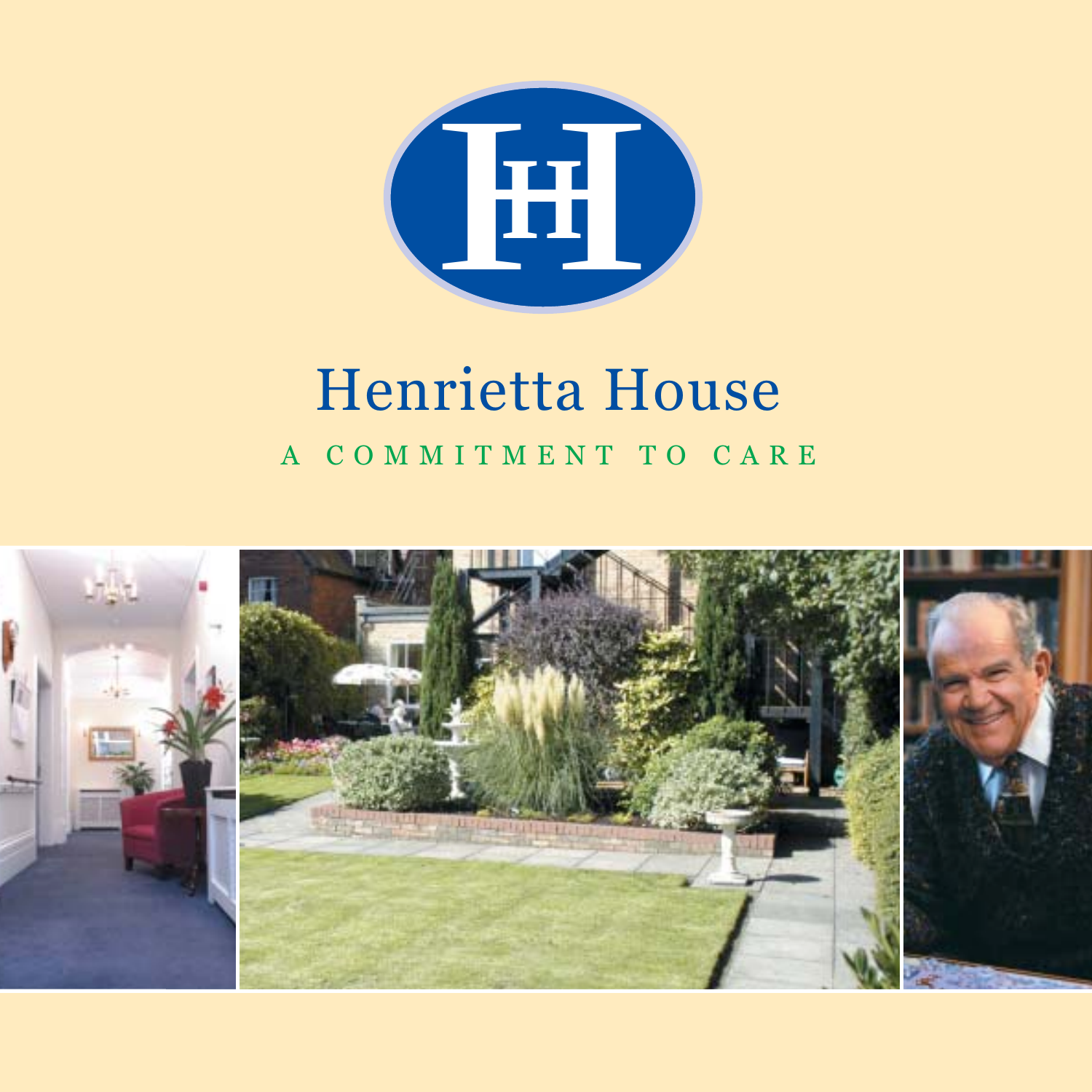

## *From home to home*

Henrietta House embraces a philosophy of care which aims to provide a secure, relaxed and homely environment in which the care of the resident is of prime importance. We aim to provide care to a standard of excellence which embraces the fundamental principles of good practice.

If at all possible, a trial visit will be arranged prior to admission to the Home, so that the resident and family can make an informed choice about their next place of abode.

To arrange a visit, or to discuss the Home further, please contact:

#### **The Manager**

Henrietta House 3 Dynevor Road Bedford MK40 2DB

Tel: 01234 359194 Email: henrietta@btinternet.com Website: www.lansgladehomes.co.uk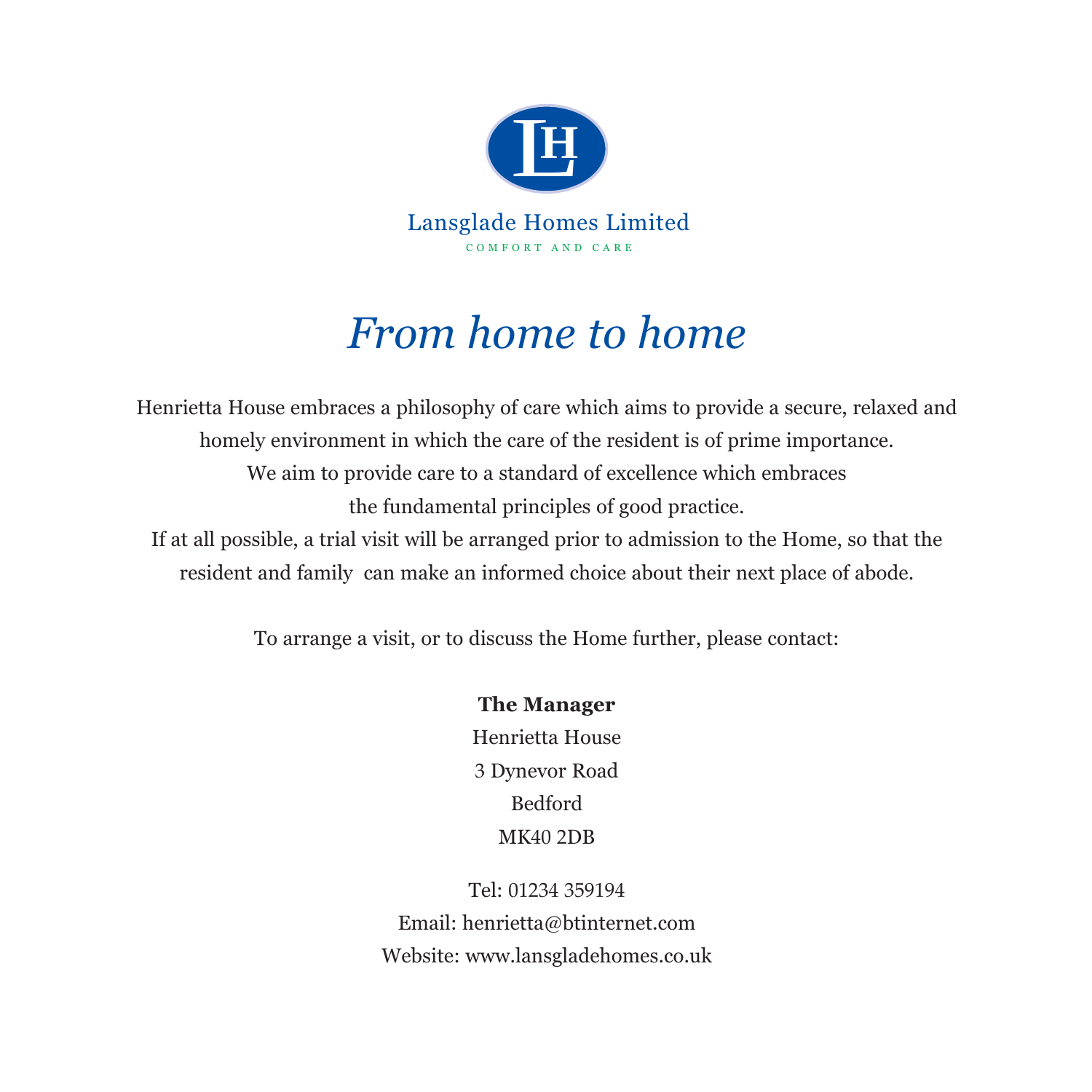

*Our aim is to provide a positive and comfortable lifestyle for our residents by enabling and encouraging them to make the most of their individual capabilities within a residential setting. Our specially trained staff help all residents feel secure and comfortable so that they can look forward to the future with optimism. In our home, they will be enabled and encouraged to retain their dignity, independence and individuality.*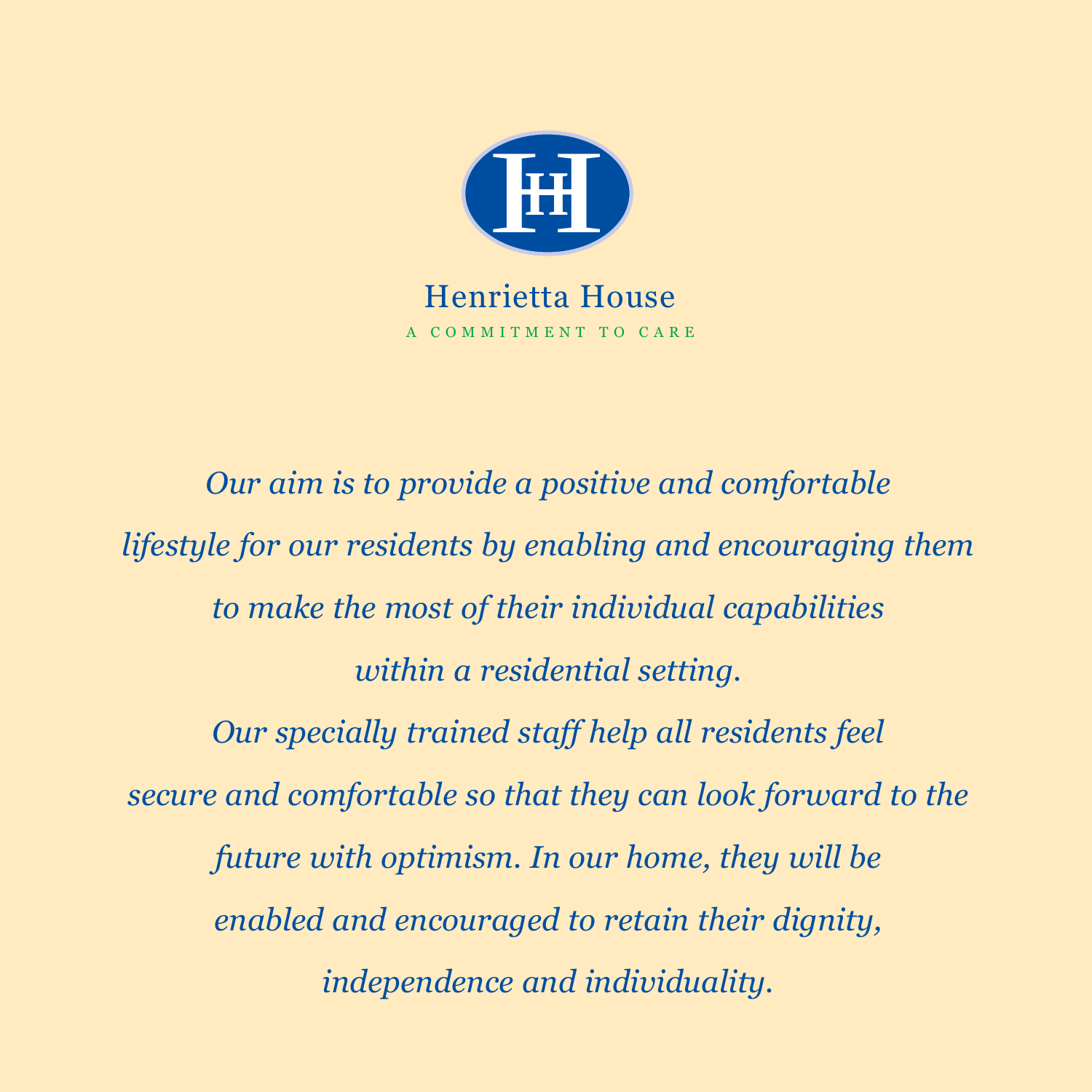### *Our objectives*

To ensure staff are responsive to the individual needs of the residents and provide care to facilitate the highest possible quality of life within the house.

To develop a care plan for each resident compiled with key areas of choice, rights, fulfilment, independence, privacy, dignity and security in mind.

To ensure our staff are adequately trained, supported and managed.

To have an expectation of each member of staff to conduct themselves in a professional and mature manner and produce care of a high quality.

To provide a caring and supportive environment where the resident feels valued, secure and happy.

To foster an environment of openness and respect, in which residents, family, friends and staff feel valued, and where each person's view counts. Residents and staff have regular meetings.

To enable staff to gain a sense of achievement and self-fulfilment from their experience with us.

To surpass residents' expectations by continually improving all aspects of our service.

### *A caring environment*

Henrietta House is situated in a tree-lined residential street within walking distance of the centre of the thriving market town of Bedford. The Home is close to shops, public transport and local amenities. The house is complemented by a secluded garden providing



residents with the atmosphere and tranquillity of a country home – the ideal setting for retirement, convalescence or relaxation for the day.

We offer a range of accommodation options in en-suite single, companion and garden view rooms. In addition, we have a number of assisted

bathrooms/shower rooms, along with a hairdressing salon. Each room has a nurse-call point.

Personal effects from your current home are welcome as long as they comply with Health and Safety regulations. The Home has a passenger lift.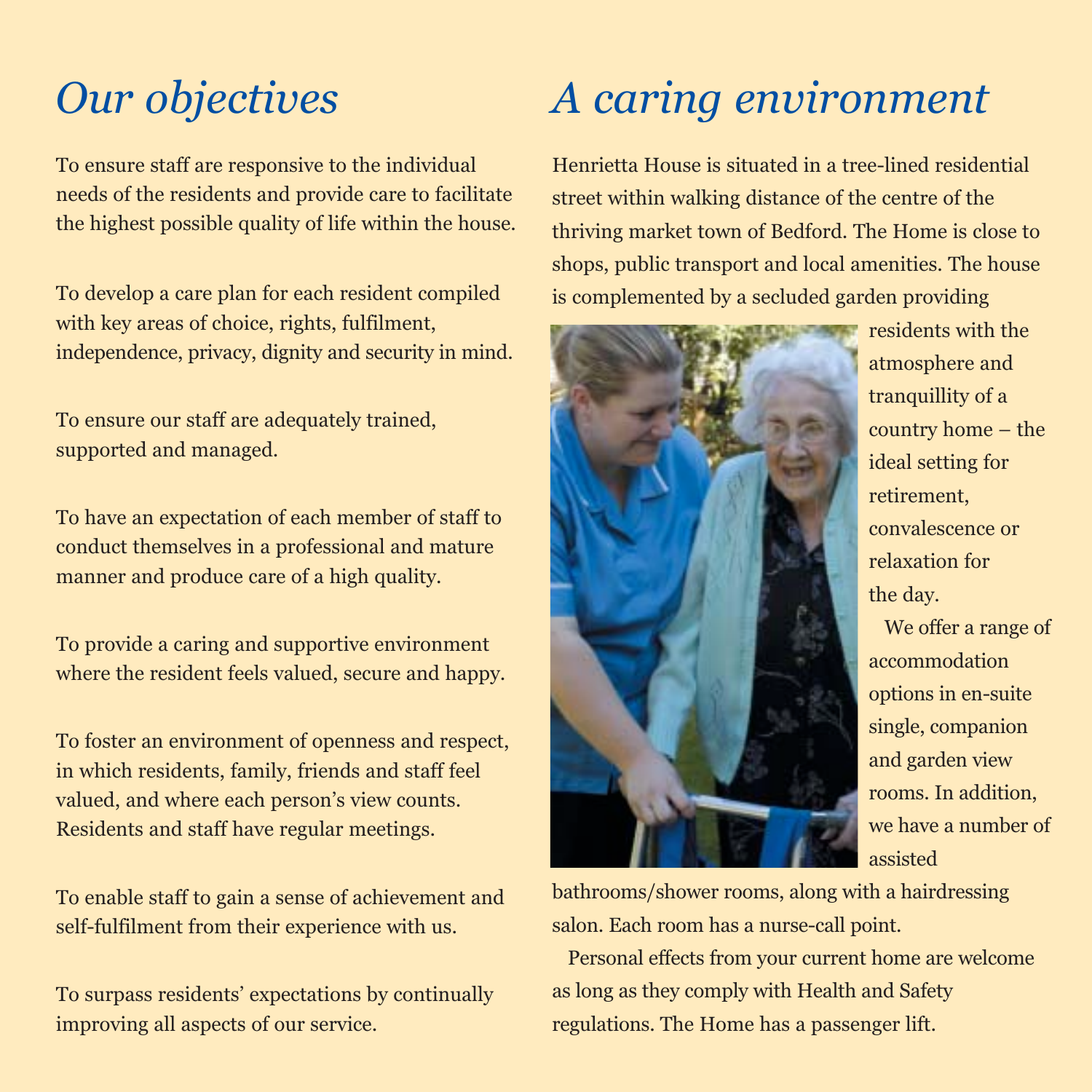#### *Attention to detail*

We provide a full range of personal care including:

*All aspects of personal hygiene Arts and crafts Music and movement Occupational Therapy Laundry Social, cultural and spiritual activities*

GPs visit regularly and qualified carers monitor and evaluate the personal needs of each resident using a comprehensive Care Plan formulated with input from professionals, and agreed with the resident.

# *A choice of lifestyle*

We provide our residents with a variety of choices in their lifestyle. Our in-house kitchen provides a daily selection of wholesome meals prepared from fresh ingredients. We ensure that special dietary needs are met and there is always a selection of home-made cakes, biscuits and fresh fruits.

Television and video are available in the living room. Other activities include art therapy, music, house games, and day trips. The secluded garden offers quiet relaxation.

Relatives and friends are welcome to visit at any time and can participate in our various activities and parties. Hairdressing, dental, GP, optician, physiotherapy and chiropody service providers visit the Home regularly.

Arrangements are made to ensure residents are



able to worship in their own faith. We regularly have a visiting minister who conducts services in the Home.

Newspapers and periodicals, clothing labels and taxi services can also be organised. Laundry services are provided in-house.